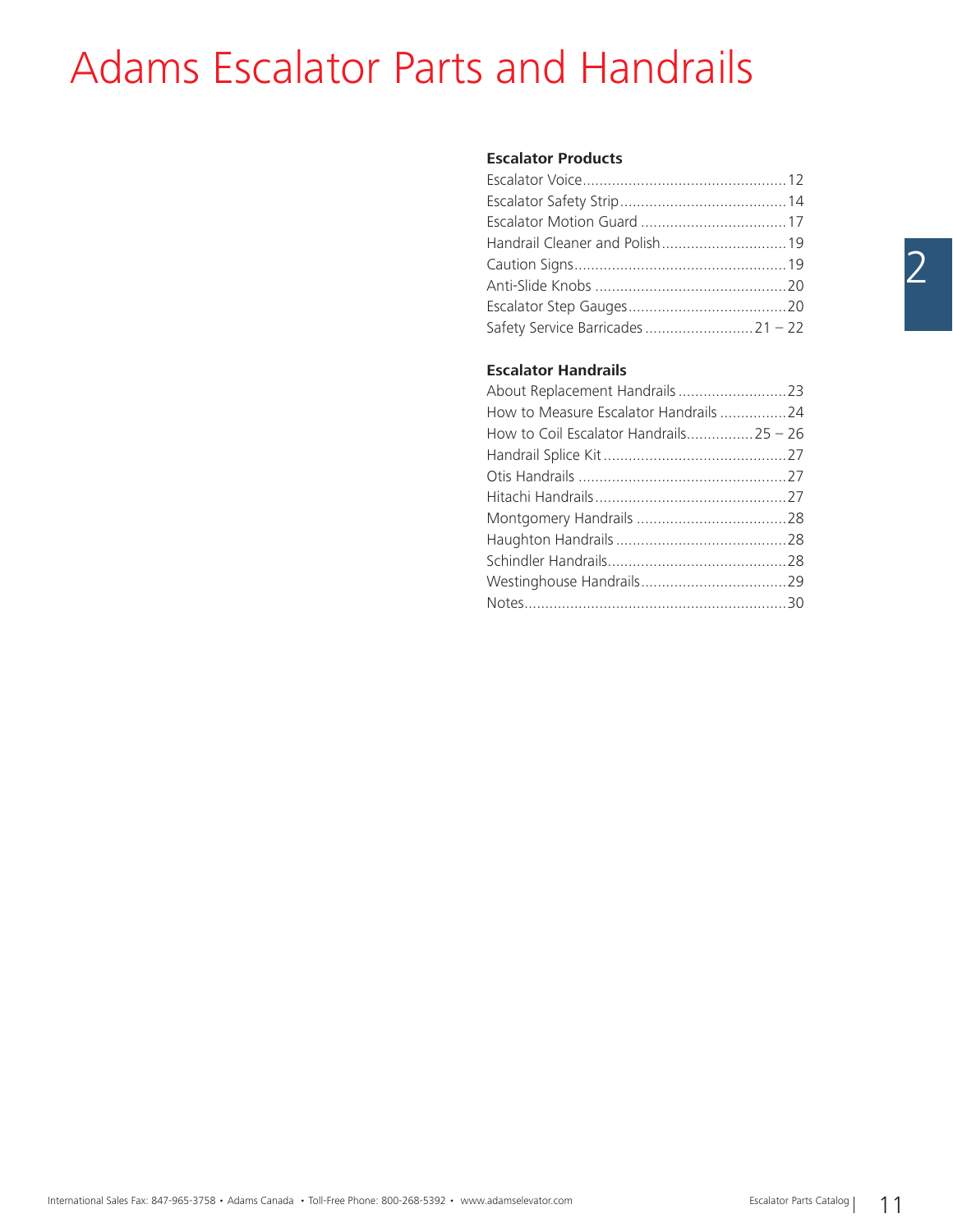### Escalator Voice™ Keeps riders alert to safe-riding practices

### **Digitized human voice tells escalator riders what they need to know to avoid common accidents and injuries**

- Reduces your liability: Escalator Voice meets your legal obligation to inform every customer of the "highest duty of care" available to them.
- Helps keep riders safe: Occasionally, everyone becomes unaware of their surroundings. Escalator Voice helps ensure that every escalator rider stays tuned in to potential dangers.
- Best-available sound quality: Escalator Voice uses the latest digitized voice technology to reproduce real human speech recorded in a professional sound studio. No form of voice reproduction is more natural or lifelike.
- Choose standard or custom messages: Escalator Voice ships to you programmed with 16 all-purpose safety messages recorded by a male and a female voice (see listing on facing page). You can choose other messages from our library, or submit your own for recording under the same studio conditions as the standard messages.
- Water-resistant speakers mount anywhere: Escalator Voice speakers feature a waterresistant cone that stands up to spills and aggressive cleaning crews. Speaker box with stainless steel faceplate can be mounted on high or low deck, as shown.
- "Randomizer" keeps messages flowing: Escalator Voice plays its messages in random sequence to help promote attention and retention.



| <b>Part Number</b> | <b>Description</b>                                                                                  |
|--------------------|-----------------------------------------------------------------------------------------------------|
| A203               | Escalator Voice with power supply in housing, 2 loudspeakers, and 16 all-purpose<br>safety messages |
| A205               | A203 with custom messages                                                                           |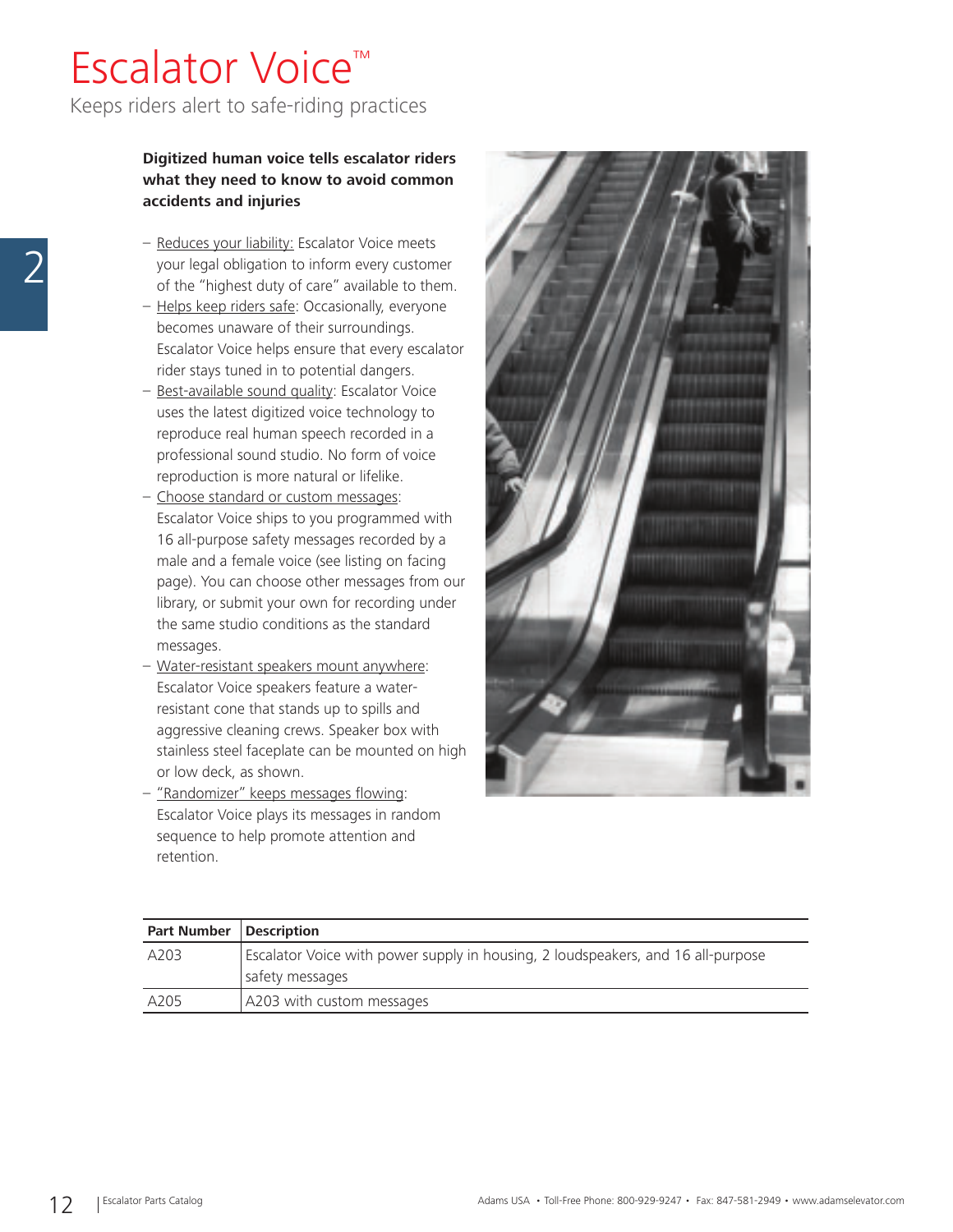### Escalator Voice™

Keeps riders alert to safe-riding practices



**A203 shown without cover, and one speaker**

### **Specifications**

- **Audio Output:** 8 or 16 ohms at 5 watts.
- **Board Power:** 6.6 to 11 VAC (50/60Hz), or 8.5 to 19 VDC, non-polarized. Maximum current is less than 0.5A.
- **Transformer Power:** 105 to 130 VAC (60Hz). Maximum current is less than 0.06A. Nominal output is 7.5 VAC with 120 VAC input.
- **Mute Input:** 75 to 130 VAC / VDC (50/60 Hz). Maximum current is less than 0.011A. "Positive" pin marked for DC.
- **Dimensions:** Transformer Box = 7 1/8" x 8 7/8" x 39/16", Speaker Cover Plate = 3 7/16" x 6 1/4", Speaker Enclosure: 2 3/4" x 5" x 3" deep, Speaker Cutout: 3" x 5 1/4".

These all-purpose messages are included with Escalator Voice at no additional charge.

### **Female Voice**

- Baby strollers, pushcarts and pullcarts are not permitted on this escalator.
- Please do not sit on the steps or the handrail.
- Please watch your step getting on and off.
- Please be careful while riding this escalator.
- Please watch your step.
- Remember to stand in the center of the step while riding this escalator.
- Please face forward while riding this escalator.

#### **Male Voice**

- Baby strollers, pushcarts and pullcarts are not permitted on this escalator.
- This escalator is for passenger use only.
- Please attend to all children.
- Please hold the handrail.
- Please step on and off this escalator with care.
- Do not run or walk while riding this escalator.
- Always hold children by the hand.
- Please use the elevator for strollers and carts.
- Please hold the handrail and attend to all children.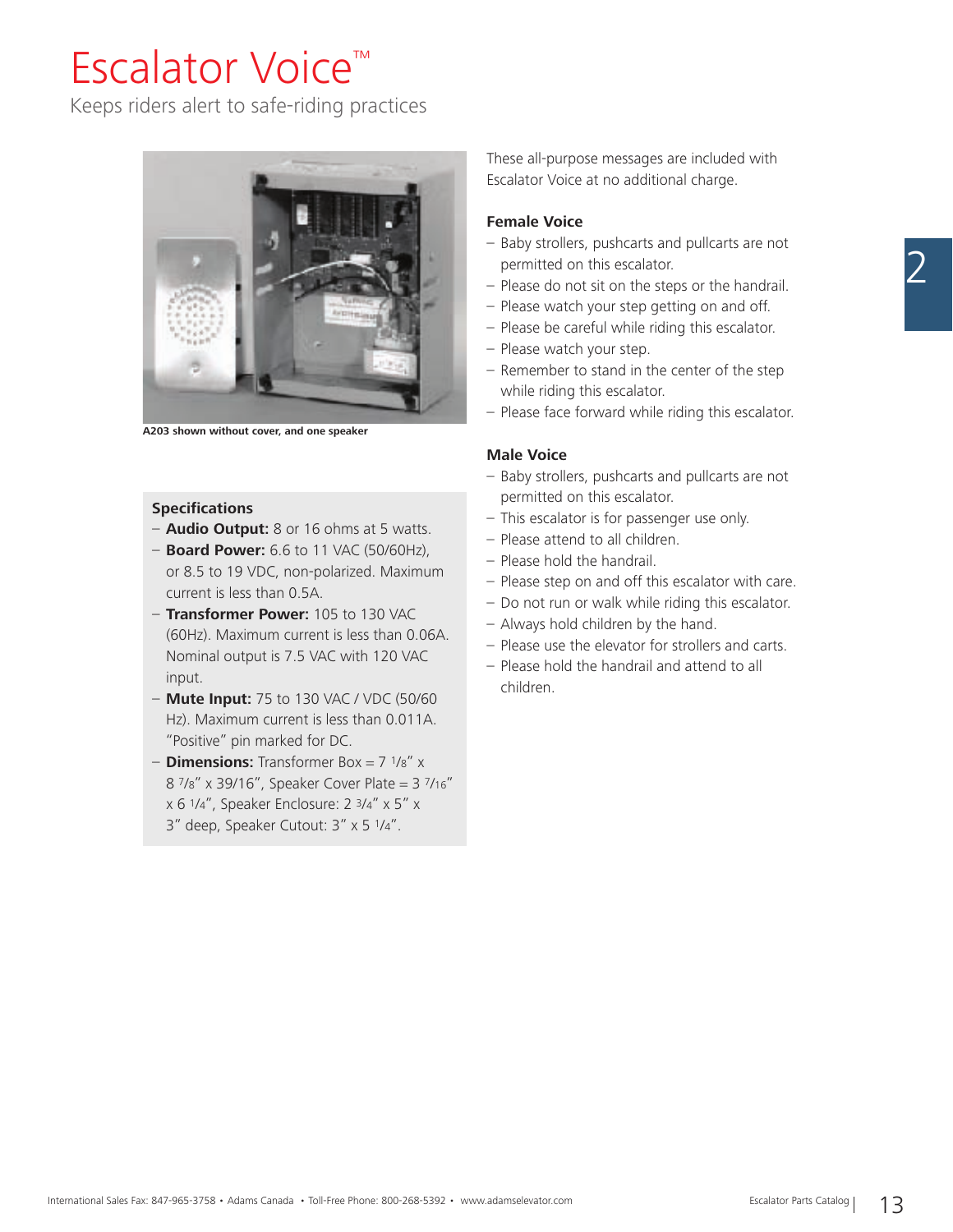## Escalator Safety Strip 'Flex'

Designed to keep passengers in the "safety zone"



### **The narrowest escalator skirt brush is now available in a new, flexible design.**

Escalator Safety Strip will assist in the reduction of sidewall entrapment accidents. The brushstrip provides a tactile reminder for the passenger to keep feet away from the danger zone.

Industry's strongest, narrowest deflector brush has been proven with over 25 years of dependable service and more than 25,000 installations worldwide.

Escalator Safety Strip's narrow aluminum extrusion, along with the exceptional strength of strip brush, will stand up to the rigors of continuous use.

### The 10c Survey If a dime fits in the attaching area, so will **SafetyStrip** 0.710 W

### **Features:**

- New aluminum-alloy allows radius end sections to be formed on-site! No extensive surveys necessary.
- Locked-in-bristle (strip brush). Greater brush strength and durability assure years of dependable, uninterrupted service.
- Center-mounting-screw design allows easy installation and removal without requiring separate brush removal.
- Sleek aluminum extrusion is only 0.710" wide.
- They're durable and attractive.
- Silver anodized finish. (Black anodized available.)
- Aluminum extrusions have rear T-slots for inserting filler strips, if required.
- Pre-assembled components help speed installation.
- Most economical of all brushes available.
- Complies with A17.1.

Our people, products and service make the difference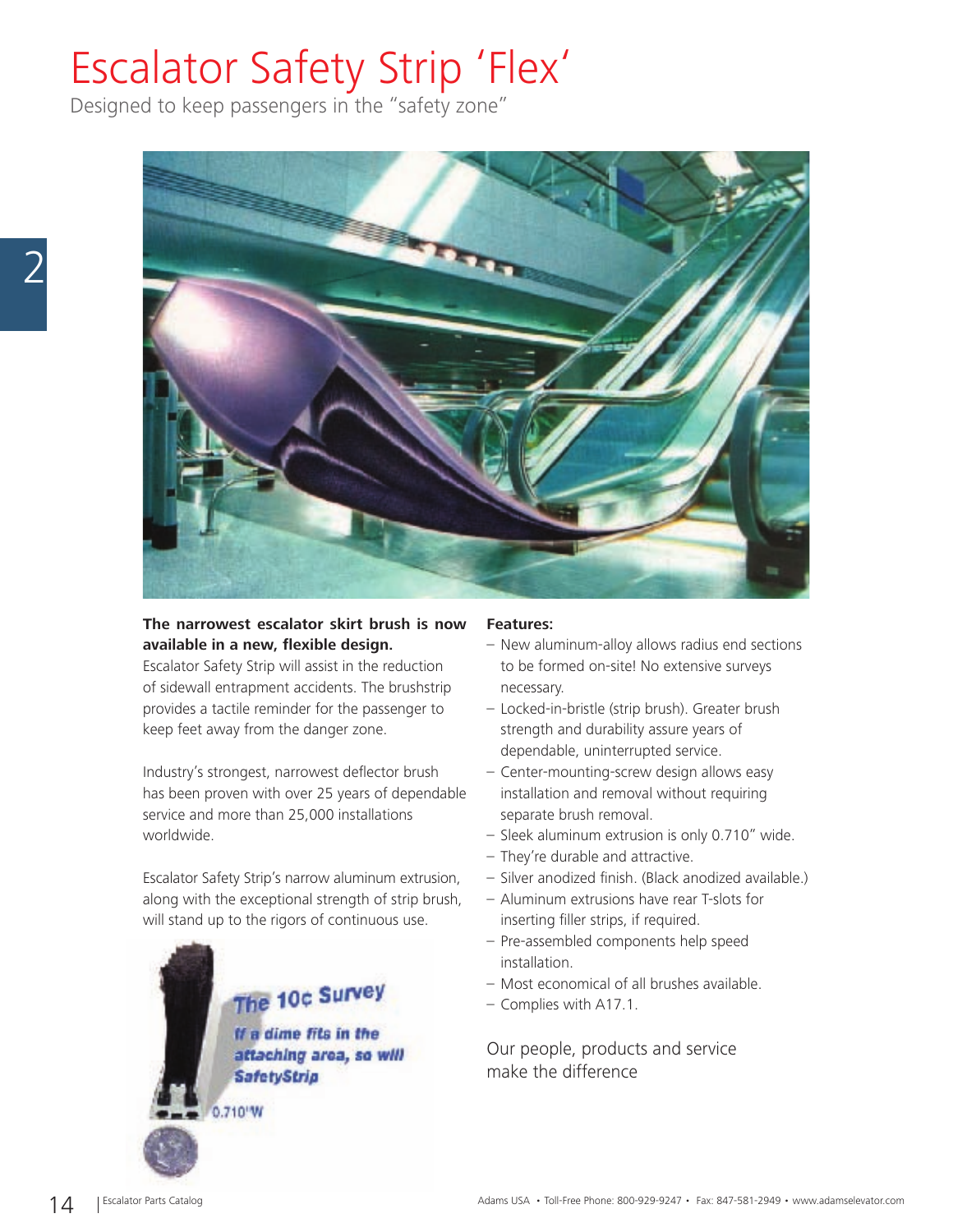## Escalator Safety Strip 'Flex'

Helps prevent side-of-step entrapment accidents on all escalators

### **Safety Strip Narrow Double**

- Only 0.710" wide.
- Center mounting screws (concealed and countersunk) permit easy removal of sections without removing brushes separately.
- Extruded aluminum imparts lasting durability.

### **Safety Strip Shown w/Radius Adaptor (For Westinghouse L & M escalators)**

– Same configurations as above but used to gain additional clearance above steps.

### **Safety Strip Filler Strips**

– Slide easily into patented T-slots on backside of extrusions to allow parallel installations on uneven surfaces.

Survey worksheet available on pg. 16, from your Adams representative or at www.adamselevator.com





Safety Strip meets A17.1 code requirements. Always check with your local code authority for acceptable installation clearances.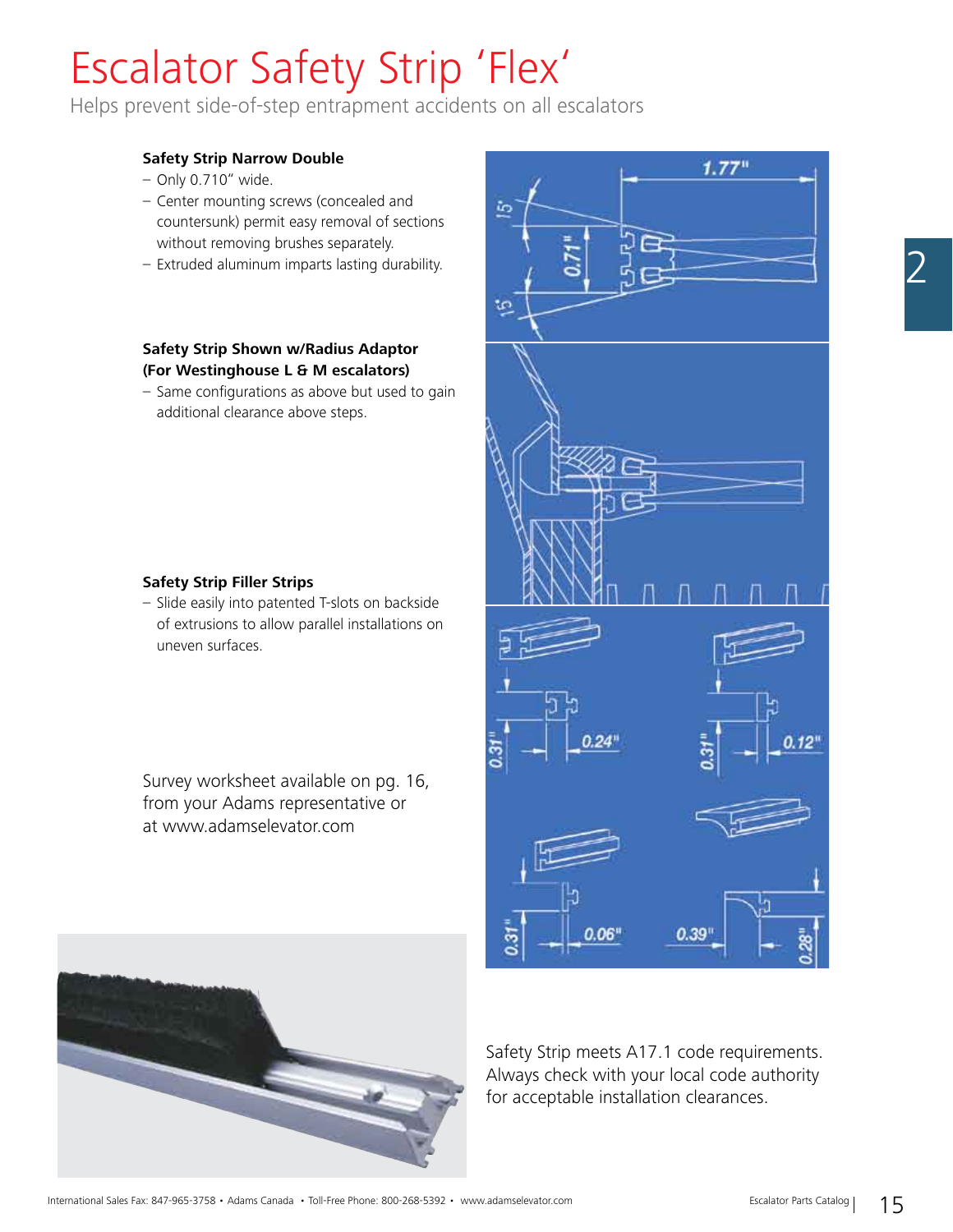## Escalator Safety Strip Survey Worksheet

Information about your escalator and to help us to supply you with correct length kit

|                                                                                                                                                            |                             |                                               | E-Mail <b>contract and contract and contract and contract and contract and contract and contract and contract and contract and contract and contract and contract and contract and contract and contract and contract and contra</b> |  |
|------------------------------------------------------------------------------------------------------------------------------------------------------------|-----------------------------|-----------------------------------------------|--------------------------------------------------------------------------------------------------------------------------------------------------------------------------------------------------------------------------------------|--|
| <b>Escalator Details</b><br>correct number of parts.                                                                                                       |                             |                                               | Vertical rise or comb plate tip to comb plate tip measu rement Only one or the other is required. This information will enable us to supply you with the                                                                             |  |
|                                                                                                                                                            |                             |                                               |                                                                                                                                                                                                                                      |  |
|                                                                                                                                                            |                             |                                               | Vertical Rise __________ ft. ___________ or Length, comb plate tip to comb plate tip _________ ft. ________ ins                                                                                                                      |  |
| No. of Units ___________                                                                                                                                   |                             |                                               | Finish: Silver Anodized (Std) □ Black Anodized □                                                                                                                                                                                     |  |
| Please select the sidewall that is the closest match to your escalator.                                                                                    |                             | Sidewall Profile (as measured on the incline) |                                                                                                                                                                                                                                      |  |
|                                                                                                                                                            | Эмпакт пила: зөһ сқолға төс |                                               |                                                                                                                                                                                                                                      |  |
| <b>Sidewall Dimensions</b><br>Please complete the sidewall dimensions. These measurements help us<br>determine whether infill spacers will be needed.<br>А |                             |                                               | Ship to<br>If different from above.                                                                                                                                                                                                  |  |
| В                                                                                                                                                          |                             |                                               |                                                                                                                                                                                                                                      |  |
| c                                                                                                                                                          |                             |                                               |                                                                                                                                                                                                                                      |  |
| D<br>Е                                                                                                                                                     |                             |                                               |                                                                                                                                                                                                                                      |  |
|                                                                                                                                                            |                             |                                               |                                                                                                                                                                                                                                      |  |
|                                                                                                                                                            |                             |                                               |                                                                                                                                                                                                                                      |  |
|                                                                                                                                                            |                             |                                               |                                                                                                                                                                                                                                      |  |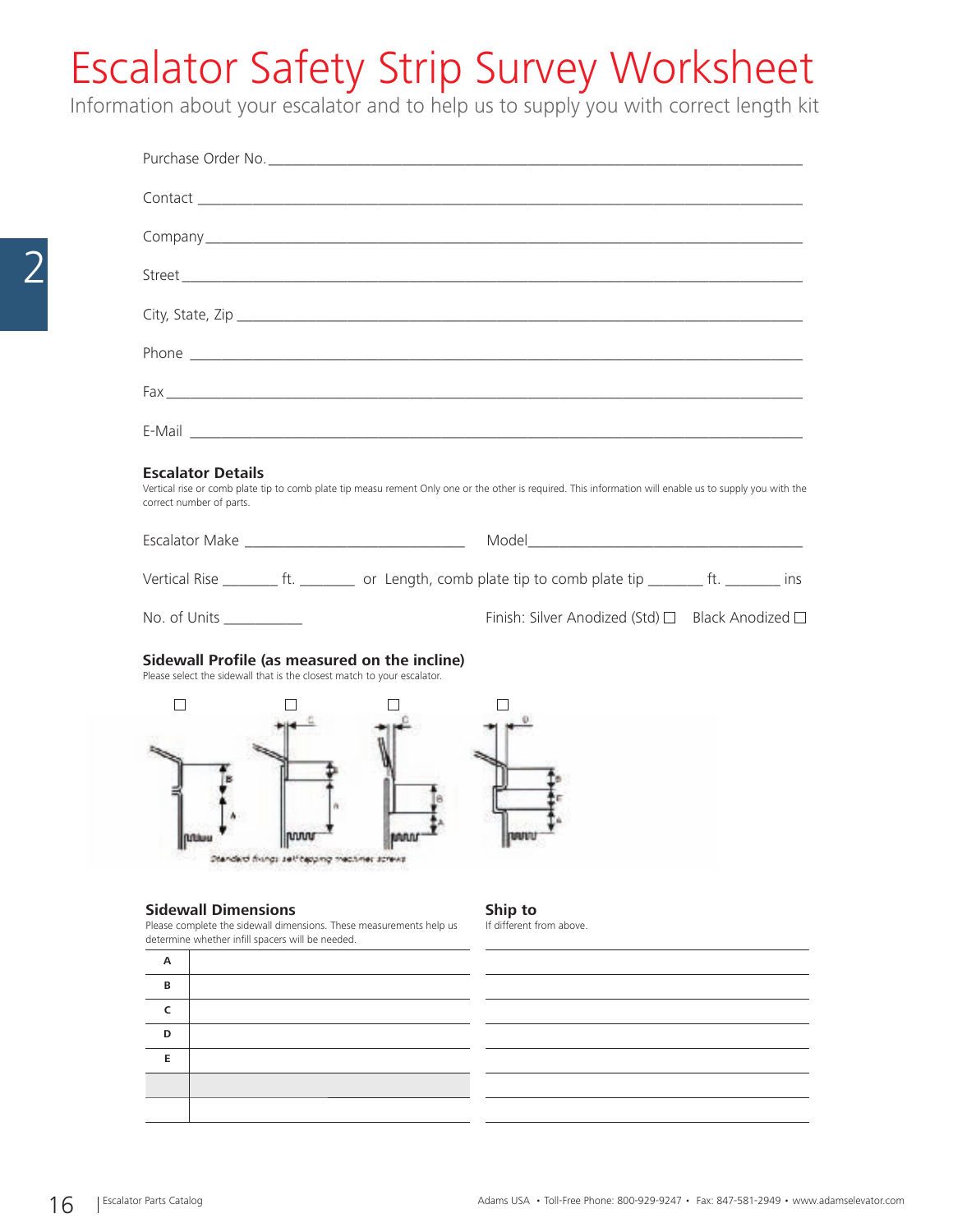## Escalator Motion Guard™ MG3

An innovative approach to escalator skirt brushes with greatly reduced installation time

### **Physical Characteristics**

- Unique one-piece design in 8-foot sections
- Flexible enough to bend on-site with no special tools
- A17 Code compliance
- Very high bristle volume
- Concealed fasteners are fully accessible
- Attractive, unobtrusive appearance and highly durable
- Many installations throughout U.S.

### **Easy to Order and Install**

- Requires only one simple measurement: comb tip to comb tip
- No surveys to complete; no rise or radius to determine
- Simple order form serves as survey form
- Packaging is easy to handle, cost effective to ship
- Ready to install out of the box; minimal on-site cutting. (Two cuts per escalator maximum.)

Easy to Order, Install and Maintain

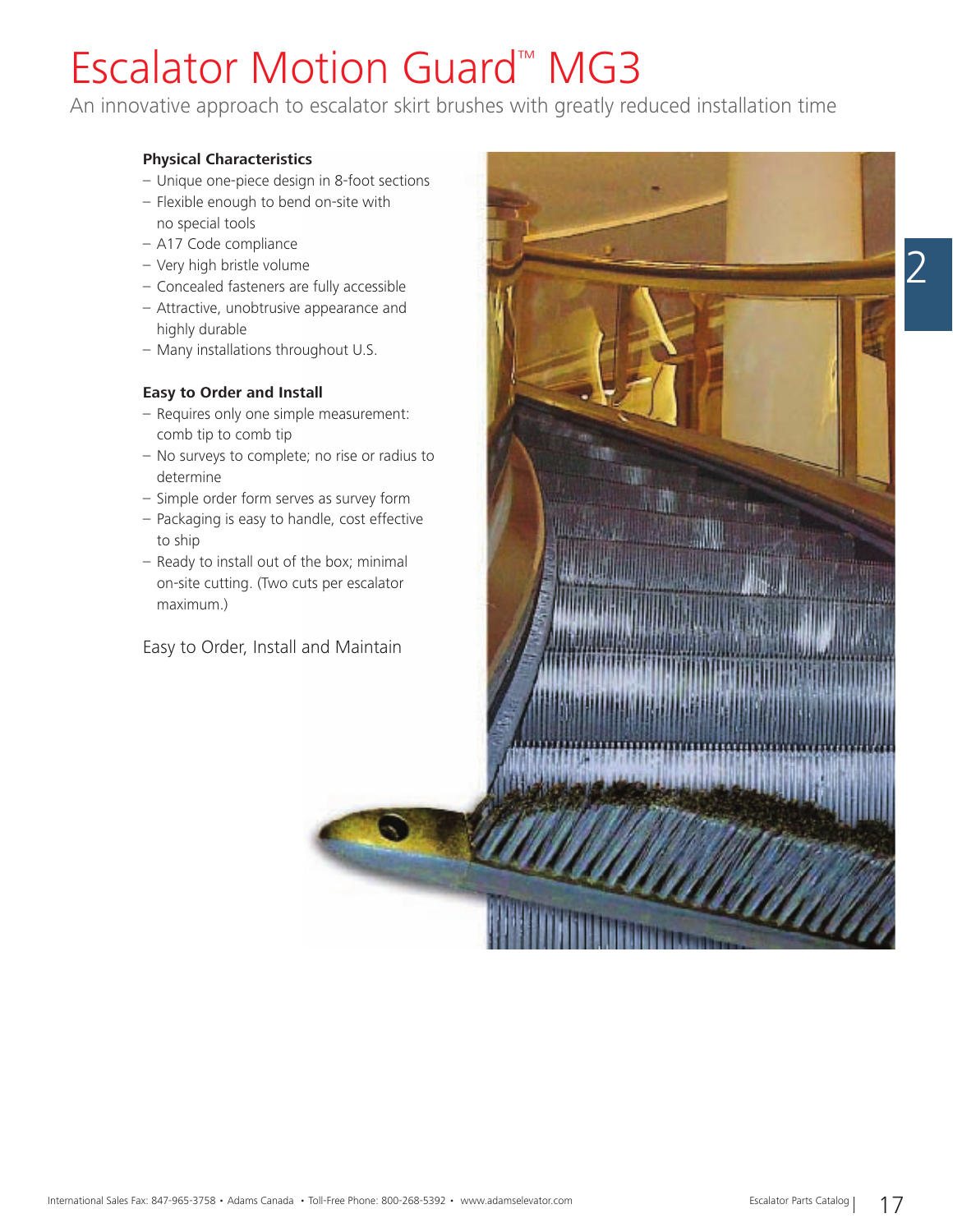## Escalator Motion Guard™ MG3

How to measure your escalator for MotionGuard escalator skirt brushes

#### **Objective**

- Imagine a line drawn from the upper comb tip to the lower comb tip following the step nose of each step through the upper landing area and curve, down the incline, through the lower curve and landing area and finally finishing at the lower comb tip. In order to ensure an accurate measurement, the tape measure must bridge across each step nose through the upper land and down the incline**.**
- Similarly, the tape measure must not collapse between the steps or ride high above the step nose through the lower curve.
- The following instructions are provided for correctly measuring the tip-to-tip measurement between the upper and lower comb plates.

#### **Recommendation**

- Use a ¾"- or 1"-wide steel tape. DO NOT use a cloth tape. Cloth or flexible tapes are not stiff enough to bridge across the step nose of each step.
- If measuring alone, loosen the comb plate and hook the tape measure across the back edge. In this case, you need to subtract the length of the upper and lower comb plate from your final measure.

### **Measure the Escalator**

- One-step measurement: If your tape measure is long enough to measure between the upper and lower comb tips as described above, complete this measurement and record it on your survey as the:
	- Measured Escalator Length .
- Two measurements: Start at the upper comb tip and work down. Measure to a step along the incline representing 1/2 or 1/3 of the distance down the incline. Measure to the closest step nose, record the measurement, and mark the step. Repeat the process, measuring from the lower comb tip up the incline to the step nose of your marked step. Add the measurements together and the sum is your: **Comb plate:** Subtract Length of Comb Plate Measured Escalator Length  $\frac{1}{2}$



**Top landing:** Upper Comb Tip



**Bottom landing:** Lower Comb Tip

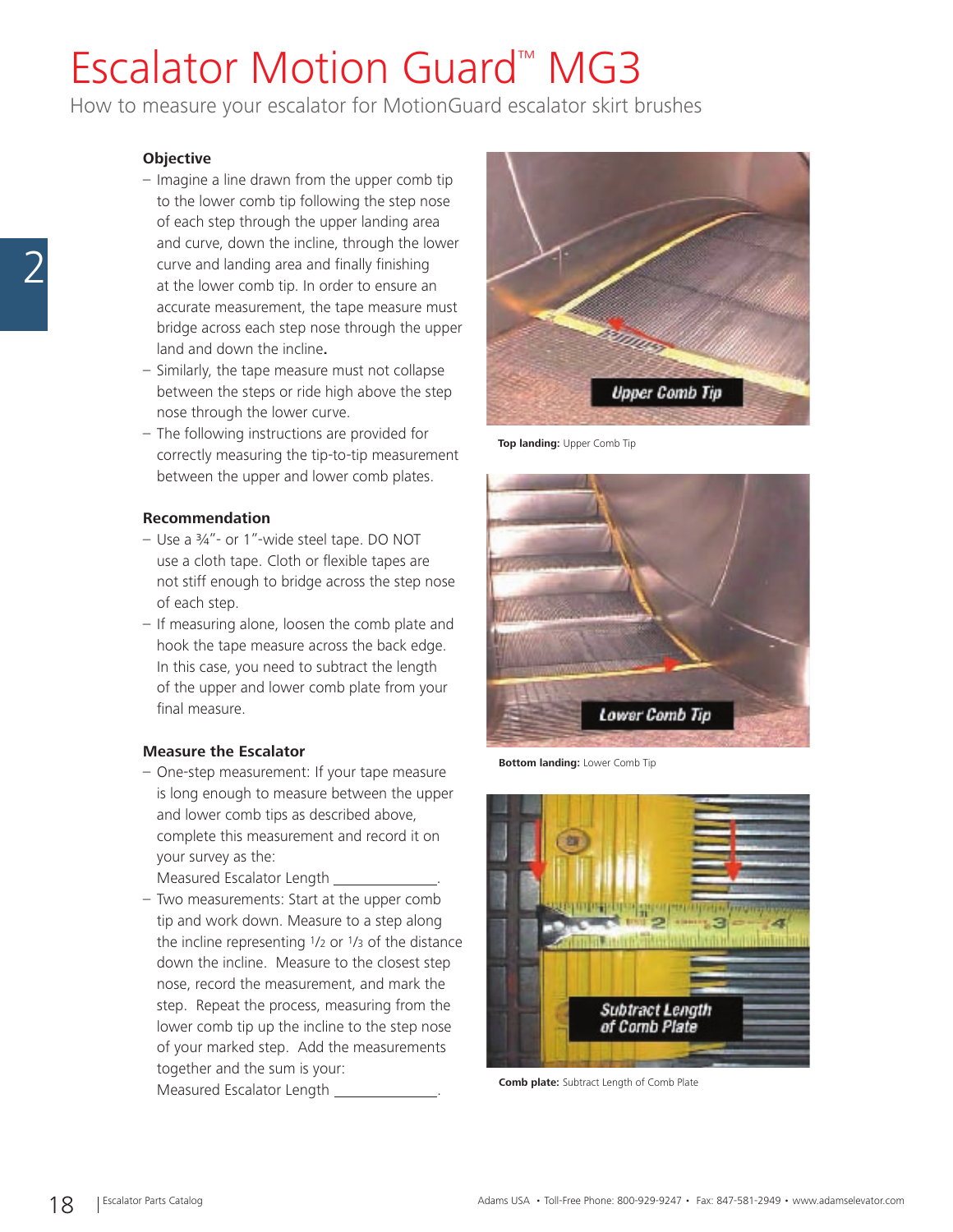### Handrail Cleaner and Polish

### **Keep your escalator handrail looking and running like new with these specially-formulated cleaners.**

To use Handrail Cleaner, dilute with 4 parts water and apply with a damp cloth. Wipe clean with another damp cloth. May also be sprayed onto handrail with a trigger-type spray bottle; same dilution ratio.

To use Handrail Polish, spray onto a soft cloth and wipe generously; remove with second cloth.

The Trial Pack is a convenient way to test these professional cleaners on the job. If you like the results, order the economical 1-gallon bottles.

| <b>Part Number   Description</b> |                                                                                          |
|----------------------------------|------------------------------------------------------------------------------------------|
| AE050                            | Escalator Handrail Polish, 1-gallon                                                      |
| AE100                            | Escalator Handrail Cleaner                                                               |
|                                  | Concentrate, 1-gallon                                                                    |
| AE150S                           | Cleaning Set consists of the following:<br>3 Liters #250 Cleaner<br>3 Liters #150 Sealer |
|                                  | 3 Liters #540 Interim Cleaner                                                            |
|                                  | Sponge, Cloth, and Instructions                                                          |

### Caution Signs

| <b>CAUTION</b><br>Passengers Only                               | <b>CAUTION</b><br>PLEASE<br>- FACE FORWARD<br>· NOT O MANDELLE<br><b>ATTEMP CHILDREN</b><br><b>KEEP FEET AWAY</b><br>FROM SIDE PANELS<br><b>HELED VEHICLES</b> | CAUTION<br>Passengers Only<br>O                                               | <b>CAUTION</b><br><b>Passengers</b><br>Only<br>C.<br><b>Hold Handrail</b><br><b>Hold Child's Hand</b><br><b>Keep Feet Away</b><br><b>From Side Panel</b><br><b>Face Forward</b> |
|-----------------------------------------------------------------|----------------------------------------------------------------------------------------------------------------------------------------------------------------|-------------------------------------------------------------------------------|---------------------------------------------------------------------------------------------------------------------------------------------------------------------------------|
| <b>Hold Handrail</b><br>Attend Children<br>Avoid Sides<br>A558A | <b>CAUTION</b><br>A558B                                                                                                                                        | <b>Hold Handrail</b><br><b>Attend Children</b><br><b>Avoid Sides</b><br>A558C | <b>No Baby Strollers</b><br><b>No Riding Barefoot</b><br>A558D<br><b>NO WHEELED VEHICLES</b>                                                                                    |

| <b>Part Number</b>   | <b>Dimensions</b>     | <b>Text Color</b> | <b>Background Color</b> | <b>Description</b>                          |
|----------------------|-----------------------|-------------------|-------------------------|---------------------------------------------|
| A558A                | $4'' \times 734''$    | Black/White       | Yellow                  | Caution, Metal w/ self-adhesive tape strips |
| A556A<br>(not shown) | $10'' \times 7''$     | Gray/Black        | Black/Gray              | Caution, Lexan w/ self-adhesive backing     |
| A558B                | $4^{1}/4''$ x 9"      | Black/White       | White/Red               | Caution, Lexan w/ self-adhesive backing     |
| A556B<br>(not shown) | $10'' \times 7''$     | Gray/Black        | Black/Gray              | Caution, Lexan w/ self-adhesive backing     |
| A558C                | $4'' \times 734''$    | Black             | Yellow                  | Caution, Lexan w/ self-adhesive backing     |
| A558D                | $4^{1/2}$ x 9 $3/4$ " | Black             | Yellow                  | Caution, Lexan w/ self-adhesive backing     |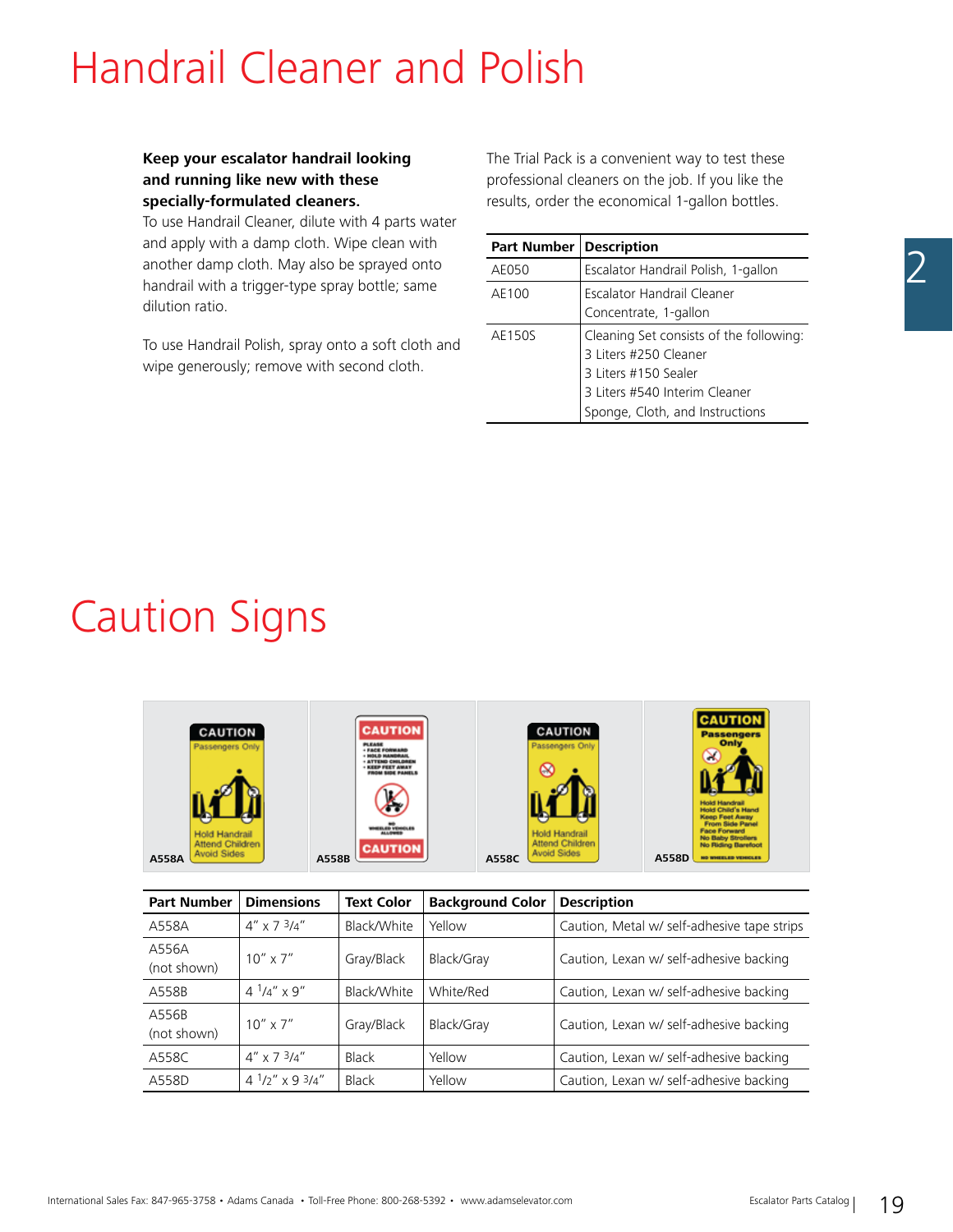### Anti-Slide Knobs



### **Help Prevent Riders from Sliding Down High Deck**

These easy-to-install devices come in several materials and styles to help them conform to the appearance of your escalator installation. The 2" high device come with all edges rounded to prevent injury from casual contact. Choose from two styles, two materials, and two finishes.

- Dome or puck
- Stainless steel or acrylic
- $-$  Satin finish or polished.

Requires just two installation holes to fasten each knob securely. No high-volume escalator should be without these proven safety enhancements. 1" still available. Call your Adams sales rep for information.

| <b>Part Number   Description</b> |                               |
|----------------------------------|-------------------------------|
| Dome                             |                               |
| AEK001T                          | Stainless Steel, Satin Finish |
| AEK001TP                         | Stainless Steel, #8 Polished  |
| AEK001B                          | Acrylic, Satin Finish         |
| AFK001BP                         | Acrylic, #8 Polished          |

#### **Puck**

| AEK002T  | Stainless Steel, Satin Finish |
|----------|-------------------------------|
| AFK002TP | Stainless Steel, #8 Polished  |
| AEK002B  | Acrylic, Satin Finish         |
| AFK002BP | Acrylic, #18 Polished         |

### Escalator Step Gauges



| <b>Part Number</b> | <b>Description</b>                   |
|--------------------|--------------------------------------|
| ATI 100            | Escalator Step Gauge, Metric         |
| ATI 150            | Escalator Step Gauge, Imperial       |
| TD <sub>261</sub>  | Step to Skirt Gauge, Metric/Imperial |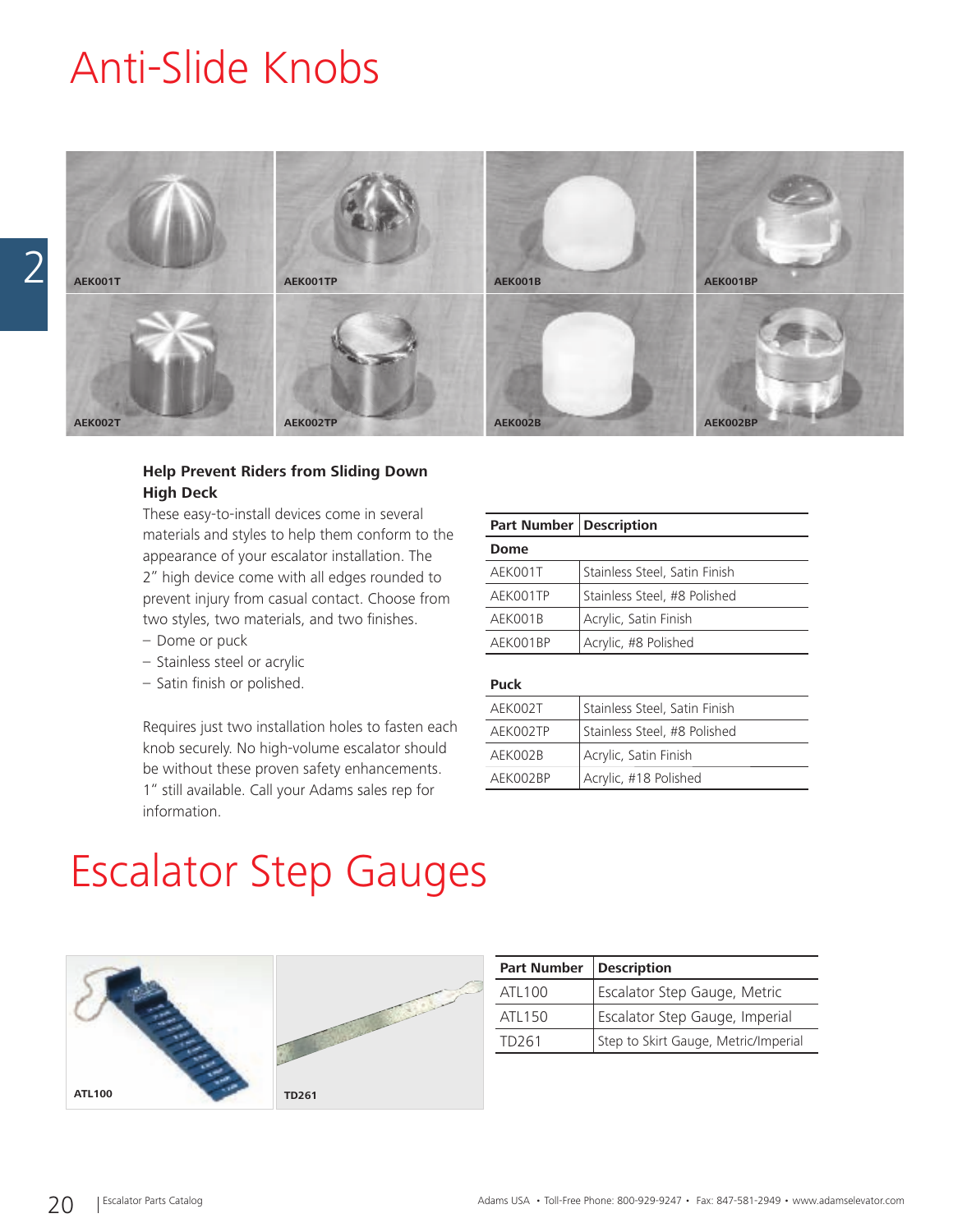## Safety Service Barricades

Is a lightweight, easily transportable, attention getting temporary barricade system. Barricades are 42" height with either six or four panels units available. Each barricade features 30" wide outer panels and 34" wide center panels. Barricades come pre-assembled for easy deployment at desired location. The hinged units easily fold together in a compact way for storage.

### **Additional Features:**

- Presents a pleasant and professional look.
- Fast deployment and set up. Unit is fully assembled and hinged.
- Provides an effective and attractive visual warning.
- "Do Not Enter" text and universal red & white symbols
- Front center panels can display a Corporate Name or Logo.
- Reduces exposure to public liability claims and worker injuries.
- All panels are Safety Yellow.
- Sturdy frame design, ¾" diameter aluminum pipe.
- Barricades are held rigid in a 90° or 45° angle by stabilizing structural locking pins.
- Feet are made of heavy-duty non marking rubber caps to reduce skidding.
- 3.25" diameter suction cups keep barricade attached to device.
- 30" wide outer panels and 34" wide center panels.

| <b>Part Number   Description</b> |                                   |
|----------------------------------|-----------------------------------|
| ASG142B                          | 3 Panel Barricade, 42" High       |
|                                  | (2 outer panels, 1 center panel)  |
| ASG142C1                         | 4 Panel Barricade, 42" High       |
|                                  | (2 outer panels, 2 center panels) |
| ASG142D1                         | 6 Panel Barricade, 42" High       |
|                                  | (4 outer panels, 2 center panels) |

Call Adams to add Corporate Logo to center panels.

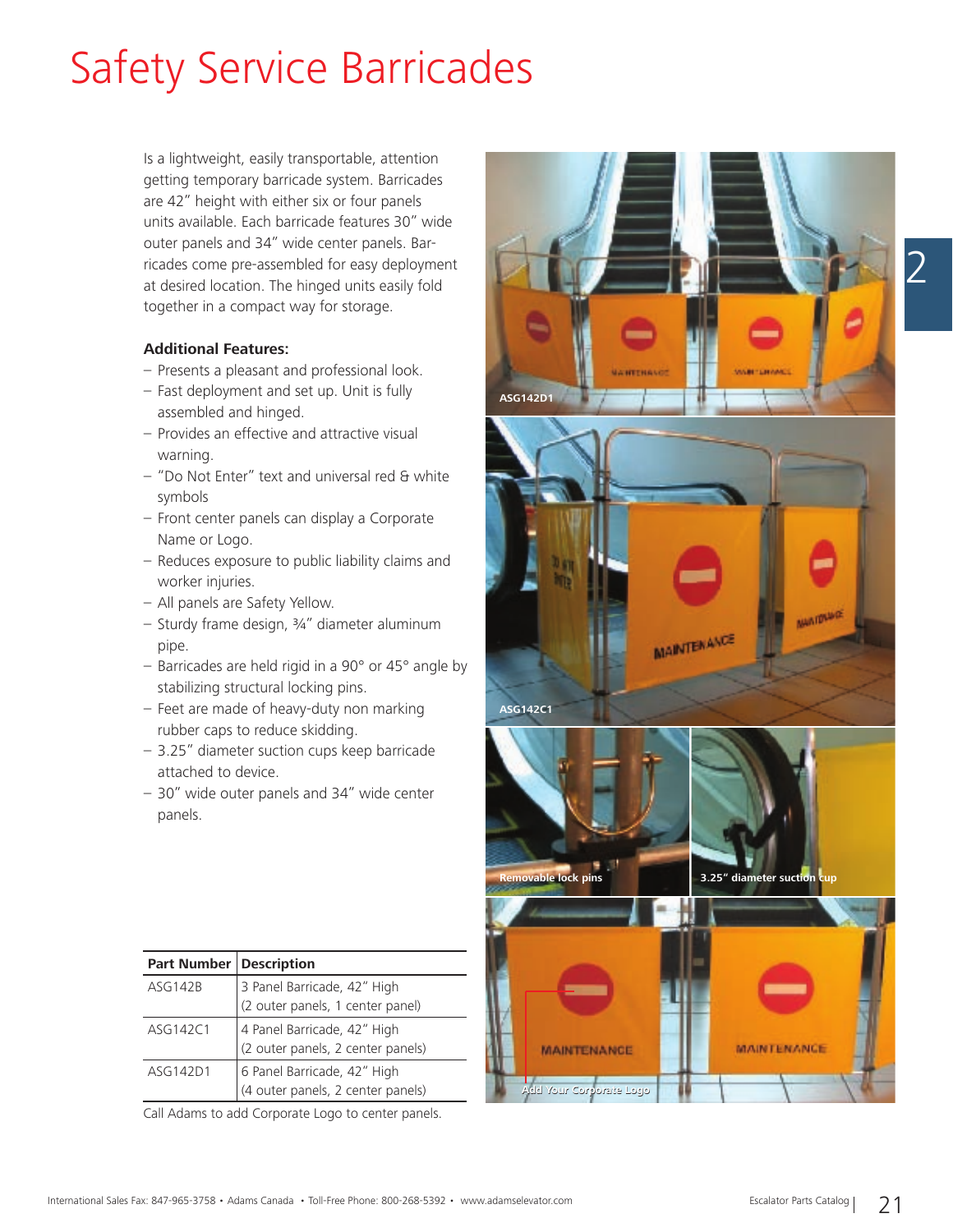## SafetyGuard<sup>™</sup> for Escalators

Lightweight plastic guards prevent accidents

**Our bright-yellow plastic guards protect pedestrians from the hazards of elevator and escalator work zones. No work site should be without them!**

- Ultra visible: bright yellow color for high visibility
- Portable: 3 snap-together sections go up fast, store easily
- Durable: polyethylene plastic wipes clean in a flash
- Weather proof: use indoors or out; stands up to the elements
- Expandable: combine units to protect wide openings
- Nearly indestructible: sturdy, light-weight construction

| Part Number   Description |                                      |
|---------------------------|--------------------------------------|
| ASG100                    | Escalator Safety Barrier             |
| ASG100PH                  | Additional Barrier Panel w/ hardware |
| ASG100-CS                 | Caution Sign for Barrier             |

SafetyGuard is a registered trademark of Adams Elevator Equipment Company

### **Size and Weight**

### – **Dimensions:**

- $-$  Each section: 32" H x 38" W x 1  $1/4$ " Thick (80cm x 97cm x 3cm)
- 3-section set: 9.5' wide (2.9m)
- **Weight:**
	- $-$  Each section: 4  $\frac{3}{4}$  lbs. (2.2kg)
	- 3-section set: 14 1/4 lbs. (6.5kg)

### **Also available in 36" height for certain requirements**

- Each section:  $36''$  H x  $36''$  W x 1  $1/4''$  Thick (91.4cm x 91.4cm x 3cm)
- made from same material as ASG100



| Part Number   Description |                                       |
|---------------------------|---------------------------------------|
| ASG136                    | Escalator Barricade 36" (3 panel set) |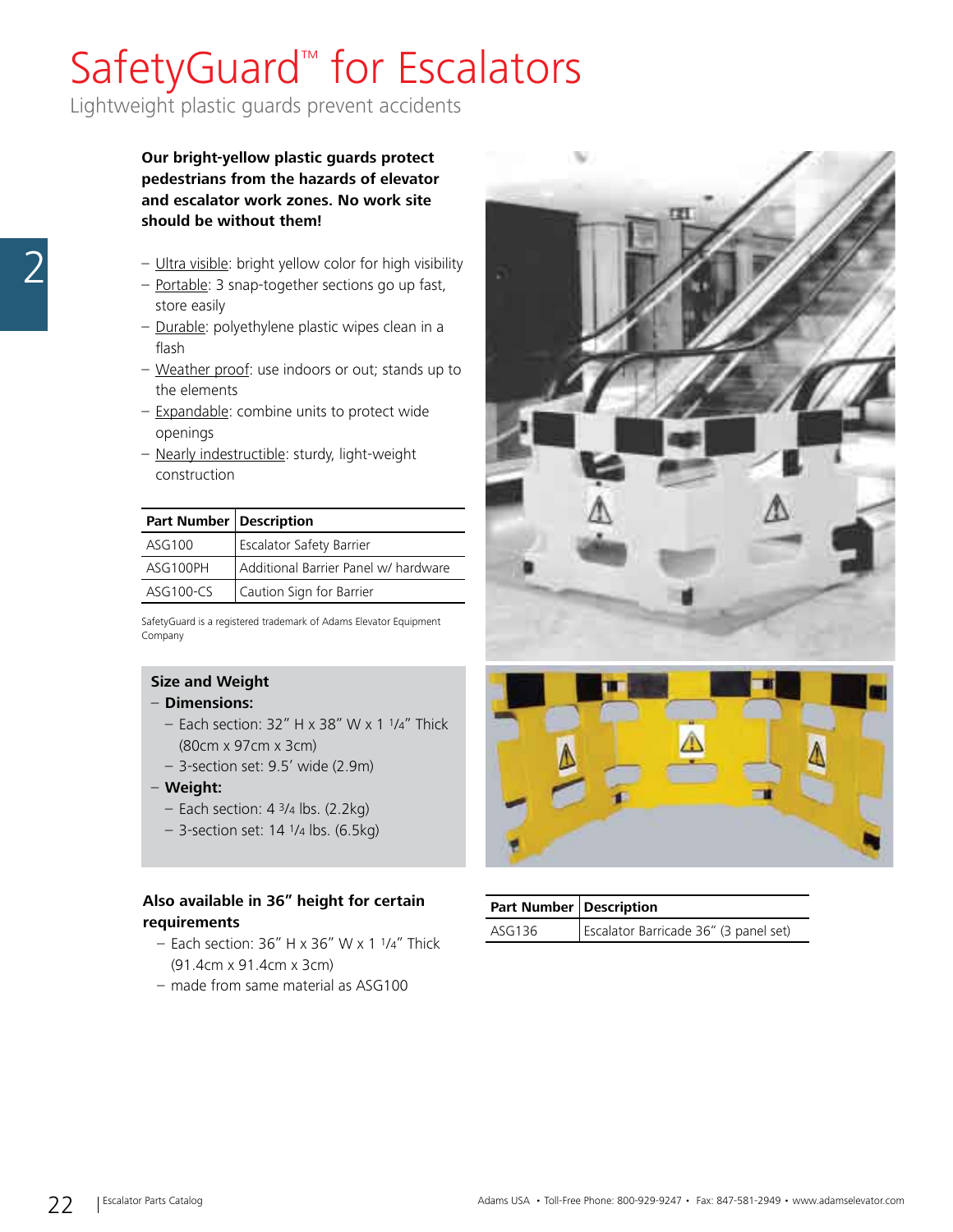## Adams Replacement Handrails

Adams is one of the world's leading suppliers of escalator handrail.

The shape and dimensions of a handrail are critical. If the height and width are not rigidly controlled, the result is a handrail that does not pass cleanly through other working parts of the escalator.

**Tension Member (Stretch Inhibitor):** Provides strength along the length of handrail to withstand the pulling force of the drive mechanism; flexible enough to bend around the balustrade, yet strong enough to maintain the length of the handrail.

#### **Feature**

- Completely encased in envelope of vulcanized rubber.
- Rubber is permanently bonded to tension member with an adhesive bond stronger than the rubber itself.
- Variety of steel and non-metallic tension members available:
	- Solid Tape: Precision-tempered, high-tensile steel strip (1 3/4" W x 0.020" gauge); tensile strength greater than 200,000 lbs. per square inch.
	- Stranded Steel Cable: Time-proven design builds great strength from synergy of numerous strands working together.

#### **Benefit**

- $-$  Permits handrail components to flex independent of each other; this eliminates the binding and chafing that can cause premature overheating and failure in ordinary handrail.
- Eliminates tension member bond failure, thus lengthening trouble-free service life.
- Matches performance characteristics of all escalator types.
- Tempering provides fatigue and fracture resistance from continuous bending.
- $-$  Thin cross-section promotes optimum flexibility.
- Excellent combination of stretch resistance and freedom from fracture for outstanding durability

– Lamination retains shape in lip area with no compromise in

 – Prevents carcass delamination and subsequent loss of shape. – Vulcanization provides maximum strength and durability.

- Reduce failure under high tension
- Pedestrian safety is enhanced.
- Will not lose strength or bonding due to corrosion.

**Slider (Under Surface):** Provides the sliding surface where the underside of the handrail contacts the balustrade handrail guide; provides traction surface for handrail drive mechanism.

#### **Feature**

– Utilizes both natural cotton (std.) and synthetic materials.

### **Benefit**

- Assures high performance regardless of application or customer preference.
- Nylon/polyester fibers are proven performers for outdoor use – Cotton textile slider combines optimum sliding characteristics with positive driving traction for top performance indoors

**Carcass:** Provides dimensional stability to the cross-section of the handrail; flexible layers of natural or synthetic fibers are permanently bonded with high-strength natural rubber.

**Benefit** 

flexibility.

#### **Feature**

- Fully laminated thru entire cross-section with natural or synthetic fibers.
- Carcass laminations are bonded with high-strength natural rubber, permanently vulcanized.

**Rubber Cover:** The flexible protective covering for the carcass; it provides a comfortable non-slip surface for the pedestrian.

| <b>Feature</b>                                                  | <b>Benefit</b>                                                  |
|-----------------------------------------------------------------|-----------------------------------------------------------------|
| $-$ Up to $1/8$ " thick layer of rubber.                        | $-$ Ensures lasting protection to vital carcass area.           |
| - Standard cover material is styrene butadiene rubber with      | - Resists the rigors of unusual or heavy-duty service.          |
| 2000 lbs. of tensile strength per square inch.                  | - High-adhesive bond prevents premature loosening and           |
| - Rubber is molded and vulcanized permanently onto carcass      | separation.                                                     |
| member.                                                         | - Prevents premature softening or hardening of rubber cover.    |
| - Vulcanization performed under precise time and temperature    | - Rubber surface is smooth and aesthetically pleasing.          |
| control                                                         | - Rubber is protected from ozone and oxygen, common             |
| - Polished steel molds are used for molding and vulcanizing     | causes of cracking                                              |
| - All rubber formulations contain premium-grade anti-degradants | - Hypalon is color-fast, non-marking, and exceptionally durable |
| - DuPont Hypalon® synthetic rubber available in special colors  | - You can match special materials to your special applications  |
| - Other rubber compounds available                              | (e.g., outdoor, hot, humid, high-traffic)                       |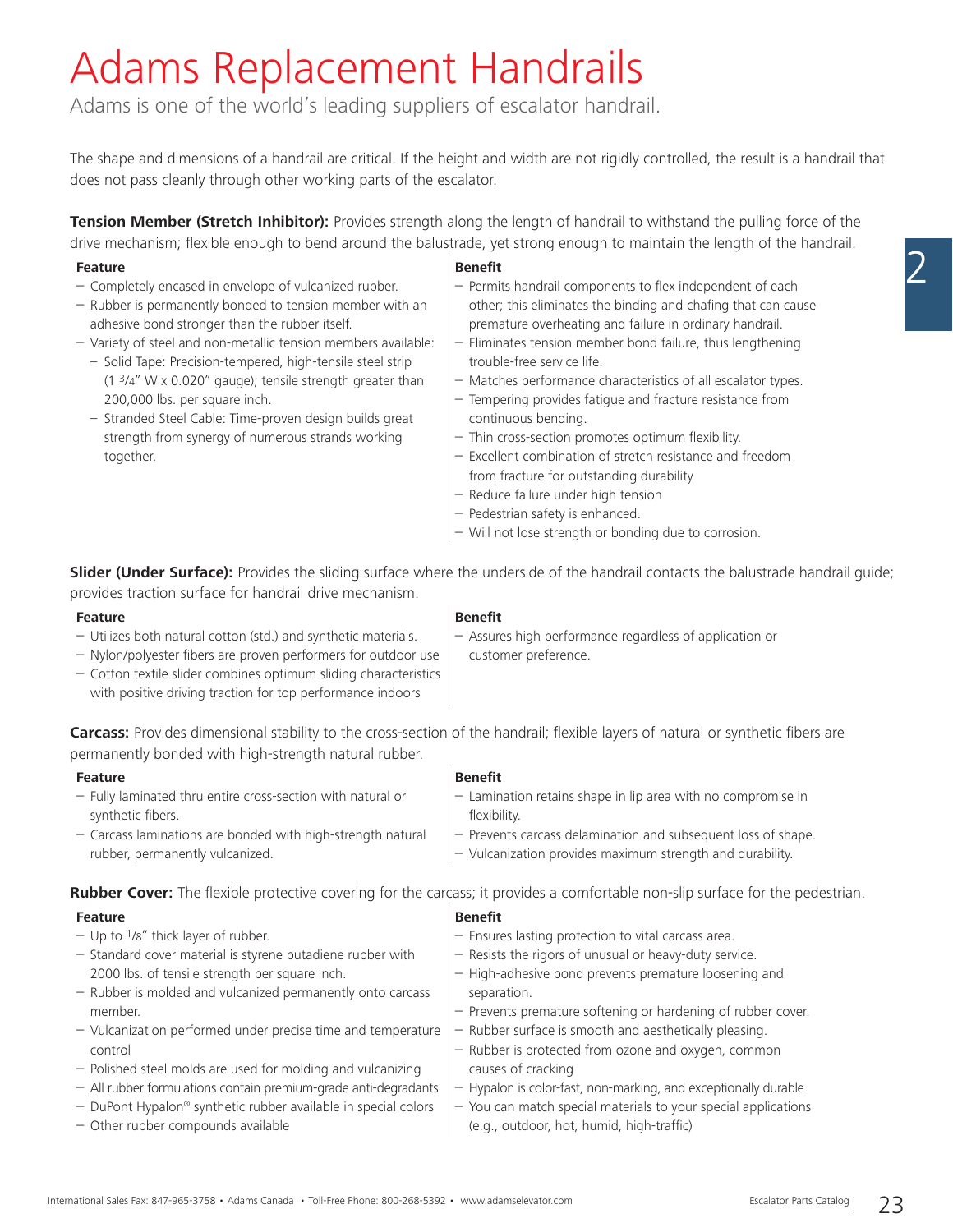## How to Coil Escalator Handrails

12 steps (and a helper!) to make coiling easy

The best way to ship or store endless handrail is to roll it into a coil. Can't be done? Actually, it's easier than it sounds. Here's a tested two-person method for coiling endless handrail of any length. The numbered steps that follow correspond to the numbered photos.



Step 1. Choose a clean, flat area large enough to lay out the handrail in an elongated loop. Be sure the handrail is free of twists; place it with the rubber side down and the slider side up. Keep the sides of the handrail loop about 3 feet apart (1 meter).



Steps  $2 - 3$ . Grasp the handrail at one end of the loop. Roll forward to form a coil along both parallel sides of the handrail.

Step 4. Roll the coil on top of itself, being careful not to let the coils slip apart. You may have to guide the end loop as it travels around with the coil.



Steps  $5 - 7$ . Continue coiling until you reach the halfway point on the handrail. Lay one coil flat on the floor; place the other coil on top of the first.

Steps  $8 - 9$ . Repeat steps  $2 - 7$  from the uncoiled end of the handrail.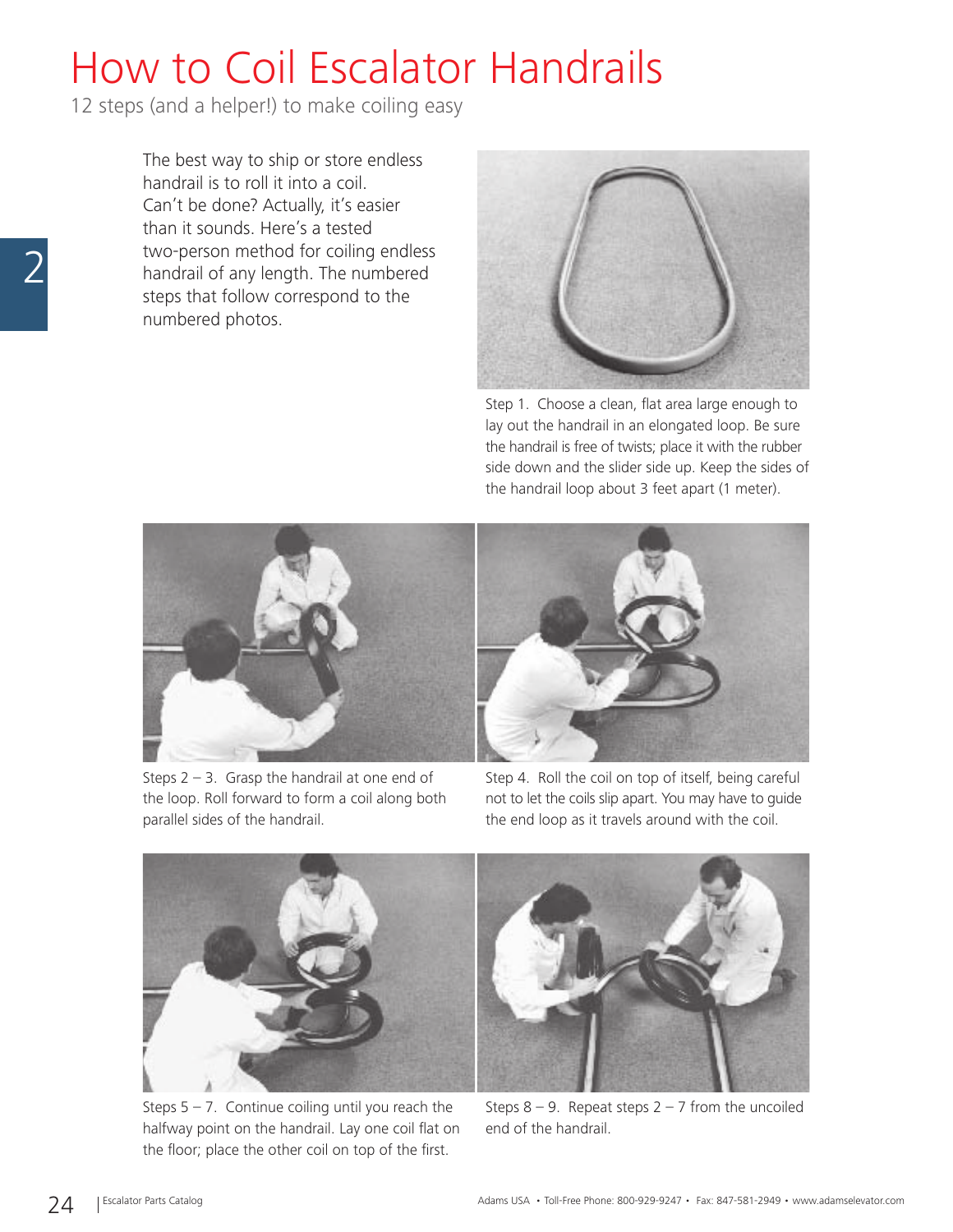



Step 10. When the second set of coils approaches the first set, be sure that the loop end lies against the coils already resting on the floor. This will permit the second set of coils to be laid evenly atop the first set. (If the loop end assumes a different position in relation to the first set of coils, you might want to unwind and re-coil the second end, making the coils larger or smaller so that the loop can take the proper position.)

Steps  $11 - 12$ . Place the second two coils on top of the first two, and the job is done.

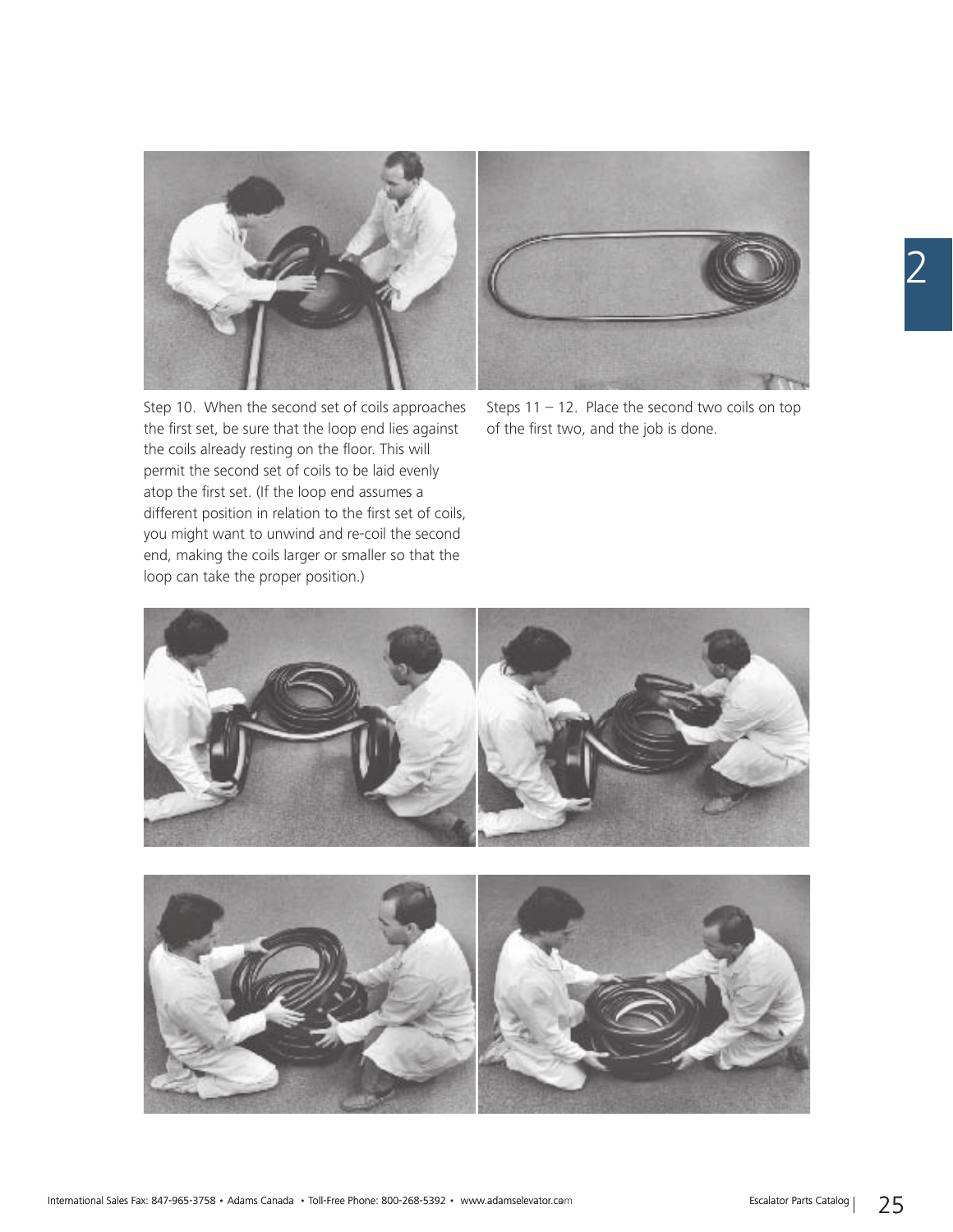### How to Measure Escalator Handrails

**A**

 $25'$  $25'$  $\tilde{2}$ 

How to measure the exact length you need

**Summary:** Multiply initial measurement (A-B) by number of full measurement (X), then add additional partial distance (n-A). D-A in the example. Illustration Example:  $\alpha$ 

> **D C**

**B**

Total Handrail Length =  $88'9''$  + take-up adjustment  $[(3 \times 25') + (1 \times 13'9'') +$  take-up adjustment]

 $L = (X) \times (A-B) + (n-A)$  $L =$  measured length of handrail  $X =$  number of full measurements  $A-B = initial measurement$ n-A = final partial measurement

#### **IMPORTANT NOTE:**

Be sure to include the take-up adjustment in your measurements to determine final ordered length.

**Use the instructions that follow to avoid errors that could cost you a great deal in lost material and time.**

1. For best results, use a fine-tip marker or crayon to mark the handrail. Tape or other wide marking devices could cause your measurements to be inaccurate.

2. Place two marks on the straight section of handrail, one near the top and one near the bottom (see START and STOP points on illustration). Carefully measure and record the distance A-B between the two marks. (On an UP unit, the START mark will be at the top, and the measurements will be made down the handrail; for DOWN units, the START mark will be at the bottom and measurements will be made up the handrail.)

3. After you record the distance A-B, set the escalator in motion until mark "B" reaches the vicinity of point A. Stop the escalator. Measure from point B a distance along the handrail equal to the distance A-B; make a new mark "C" at the end of this distance. Distance B-C should be the same as distance A-B.

4. Repeat Step #2 until START mark "A" reappears. Measure the distance between your last new mark and START mark "A"; this is distance D-A in the illustration.

**NOTE:** Adams cannot assume responsibility for errors in handrail length if your measurements were made by any method other than the one shown above. We urge all of our customers to use this method to guarantee accurate measurements, and to help us meet your requirements correctly the first time.

5. Add the value for D-A to the sum of your other measurements; the new sum represents the total measured length of the handrail.

**B A**

**<sup>D</sup>** ➌ ➋

➍

**C**

6. To determine total operating length (length to order), subtract, as necessary, the length of handrail taken up by the take-up adjustment as your handrail stretched with age.

### **Suggestions:**

- Keep your measurements accurate by measuring only on the straight section of handrail. Measurements around bends or curves are likely to be distorted, and your final determination will almost certainly be incorrect. Before ordering the replacement handrail, inspect the take-up mechanism to ensure that proper adjustment is available after handrail installation.
- Escalator shown is in the illustration in an UP unit; the START measure mark (A) is at the top. After measurement A-B is taken, and the escalator is set in motion, point A will disappear into the escalator balustrade and point B will move toward the top. Distance B-C is the second measurement, equal to A-B. On a DOWN unit, START mark A will be at the bottom and it will disappear when the escalator is set in motion.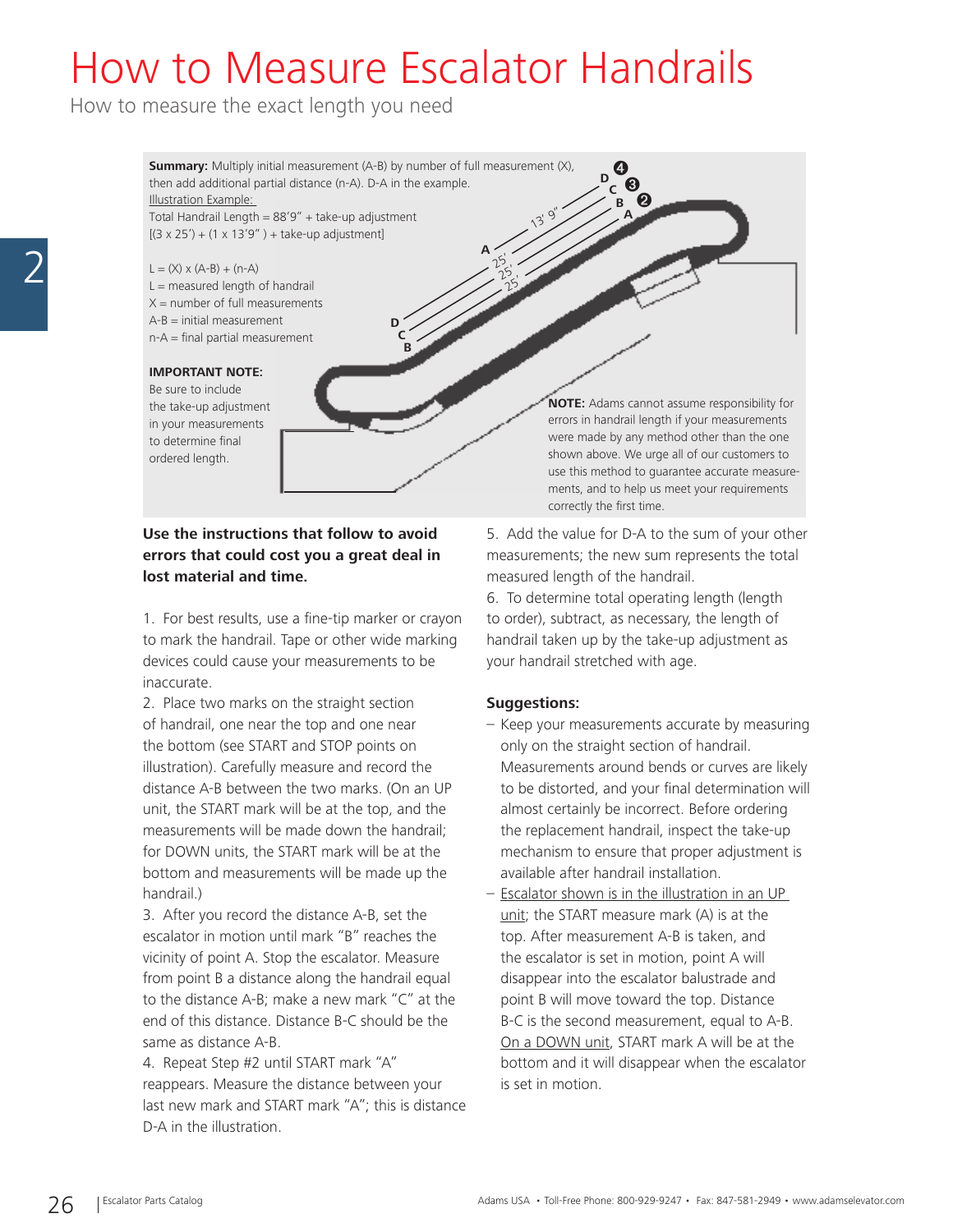## Adams AE999 Handrail Splice Kit

A collection of OEM-specific components to perform factory-strong splices in any handrail. Specify handrail model when ordering.

**Contents:** Slider (cotton or synthetic, 6'), 3' steel wire, 3' steel tape, 24' body plies, 12' rubber bead (5/16" dia.), 6' cover stock, 20' tie gum, 2 saddle pieces (1 7/8" x 14"), one pt. of liquid adhesive.

| <b>Part Number</b> | <b>Description</b>  |
|--------------------|---------------------|
| AF999              | Handrail Splice Kit |

## Replacement for Otis Handrails



| <b>Part Number</b> | <b>Description</b> |
|--------------------|--------------------|
| OF993              | Otis, Steel Cord   |
| OF9935             | Otis, Slimline     |



### Replacement for Hitachi Handrails



| <b>Part Number</b> | <b>Description</b>                |
|--------------------|-----------------------------------|
| <b>HF992</b>       | Hitachi, Extra Heavy-Duty Indoor/ |
|                    | Outdoor for Linear Drive Systems. |
|                    | (Refer to no. 80NT to order.)     |

IMPORTANT NOTE: Our Otis Handrail Part Number OE993 can be used on some Hitachi escalators. Measure dimension r2 carefully before ordering.

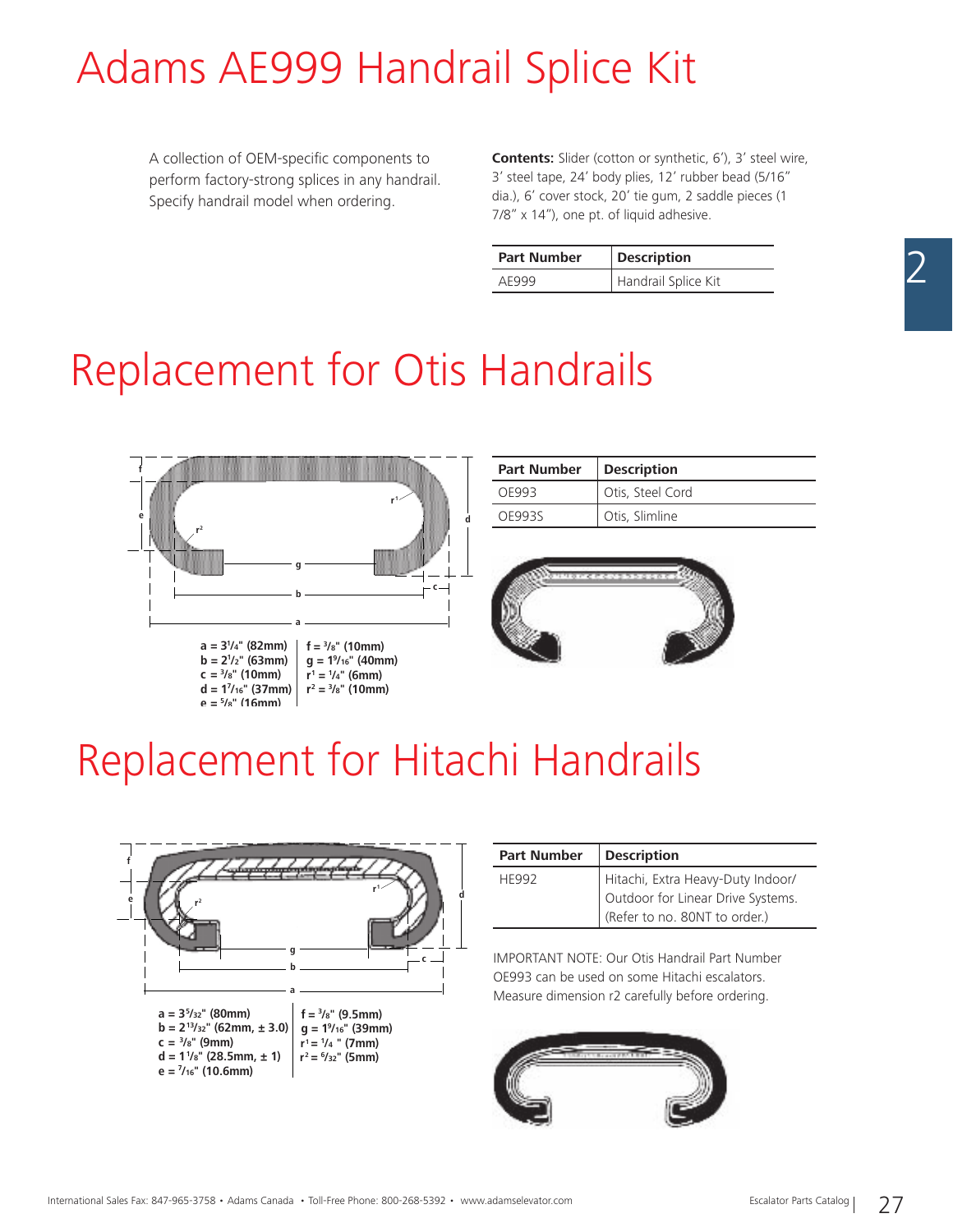# Replacement for Montgomery Handrails



### Replacement for Haughton Handrails



### Replacement for Schindler Handrails

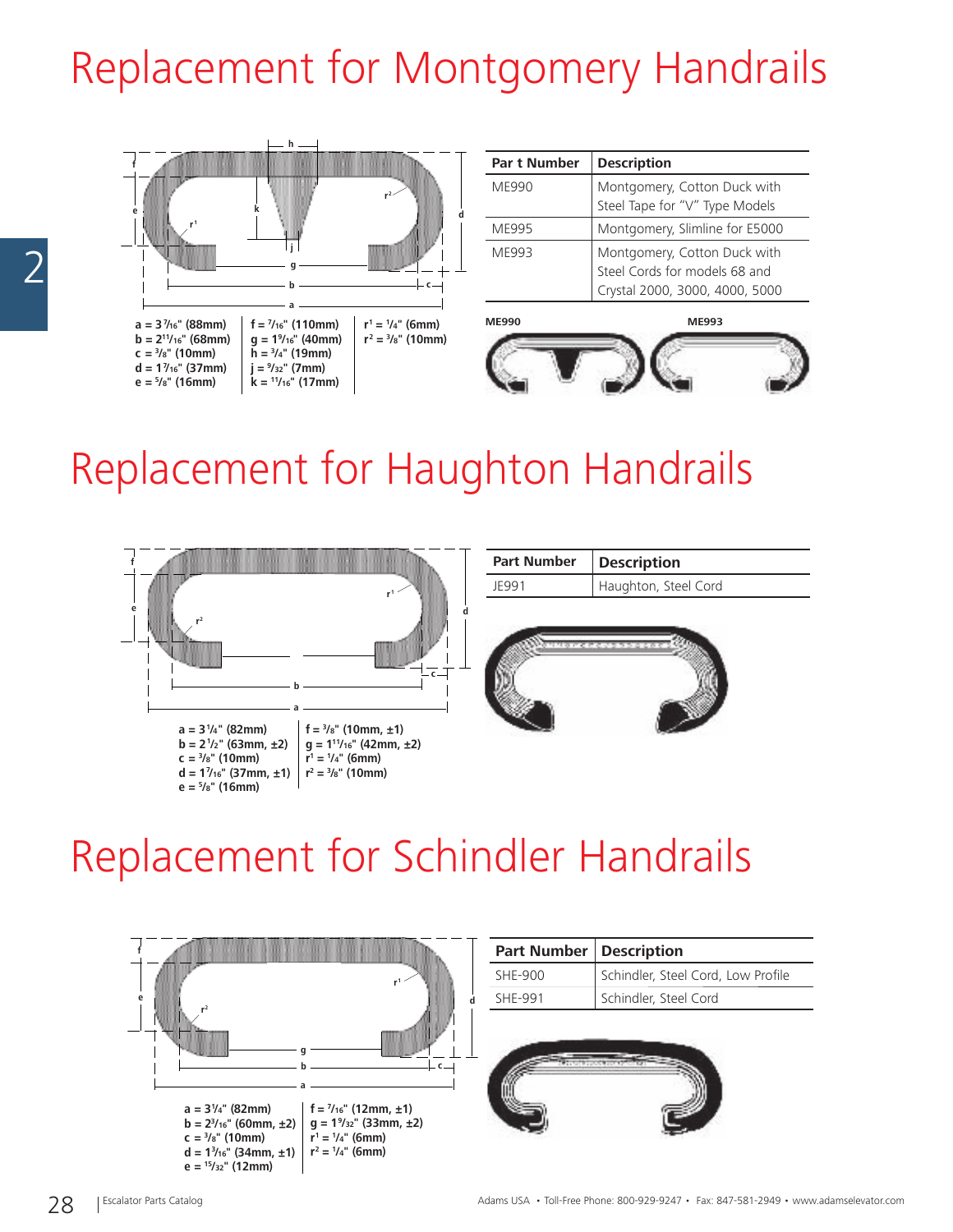# Replacement for Westinghouse Handrails

Standard Handrails



| <b>Part Number</b> | <b>Description</b>                            |
|--------------------|-----------------------------------------------|
| WF992              | Westinghouse Standard, Tempered<br>Steel Tape |
| WF993              | Westinghouse Standard, Steel Cord             |



## Replacement for Westinghouse Handrail

Low-Profile TLS Handrails



| Part Number | Description                                          |
|-------------|------------------------------------------------------|
| WF995       | Westinghouse Low-Profile TLS,<br>Tempered Steel Tape |
| WF996       | Westinghouse Low-Profile TLS,<br>Steel Cord          |

**Important Note:** When ordering Thin Line Series, please indicate if escalator is Modular Models 100, 220, or 250. For Model 250, let us know if Modular